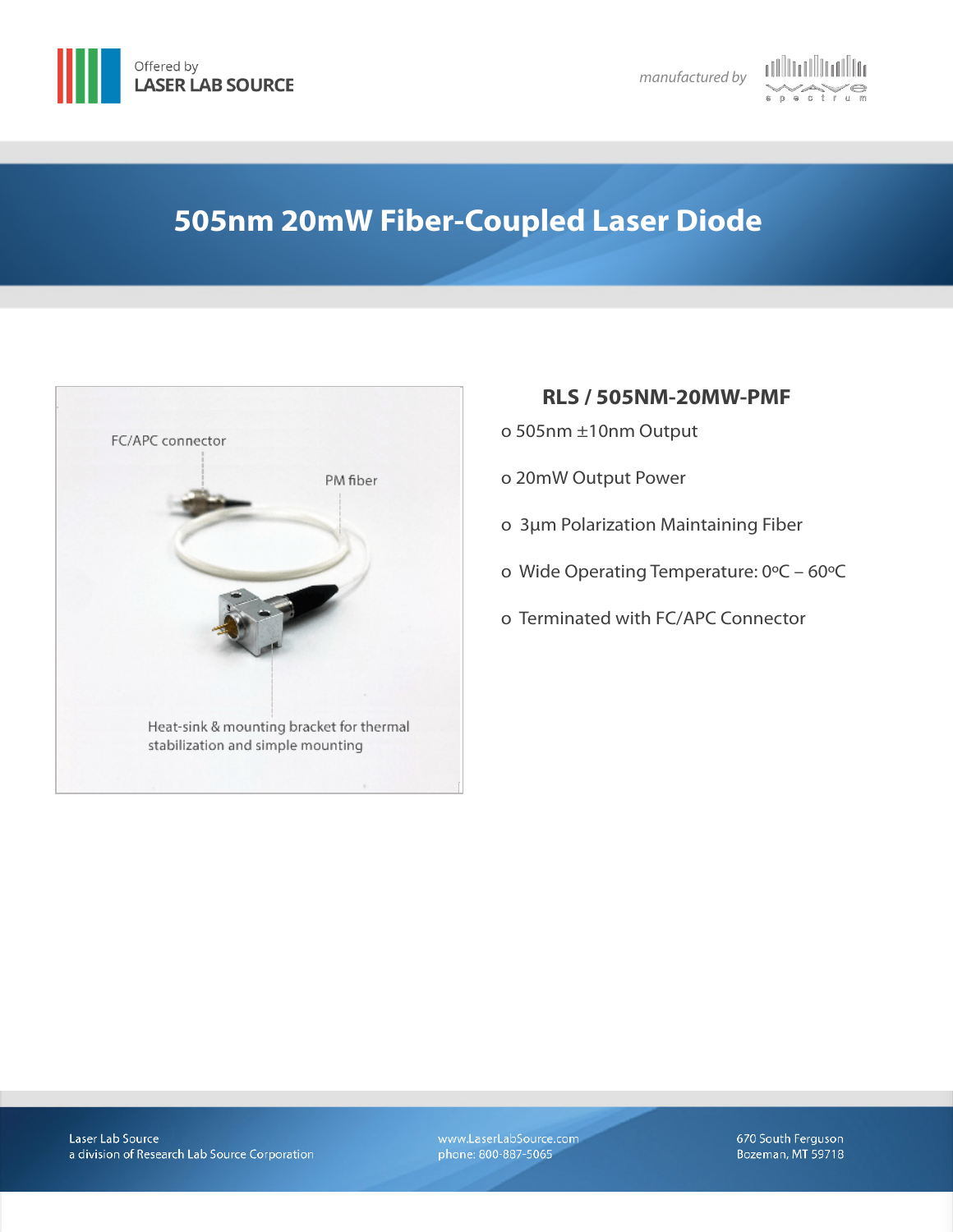



### **505NM FIBER-COUPLED LASER DIODE**

This Fabry-Perot laser is offered in a fiber-coupled coaxial package. This laser is coupled to 3 µm polarization-maintaining fiber, NA 0.12, and terminated with an FC/APC connector. Other fiber and connector options are available; inquire for options and details.

These high stability fiber coupled laser diodes are designed and manufactured to meet the most demanding R&D and industrial applications. Proprietary design, packaging, and fiber coupling processes produce laser diodes with very high stability and low noise. Each laser diode is subject to extensive testing and burn-in before shipment to ensure the highest possible levels of quality and long term reliability.

# **RLS / 505NM-20MW-PMF GENERAL SPECIFICATIONS**

#### **OPTICAL SPECIFICATIONS**

- Output Wavelength: 505 nm ±10 nm
- Output Power: 20 mW
- Spectral Width (FWHM): 2.0 nm
- Wavelength Temp. Coefficient: 0.05 nm/°C
- Beam Type: Gaussian Beam
- Laser Type: Fabry-Perot

#### **FIBER SPECIFICATIONS**

- Fiber Type: Polarization Maintaining Fiber
- Polarization Extinction Ratio: 15 dB
- Fiber Core: 3 um
- $\bullet$  N.A.: 0.12
- · Fiber Length: >80 cm
- Fiber Connector: FC/APC (Other Types Available; Inquire)
- Alignment: Slow Axis Aligned to FC Key

#### **ELECTRICAL SPECIFICATIONS**

- Threshold Current: 55 mA (typ)
- Operating Current: 220 mA (typ)
- Operating Voltage: 7.5 V (typ)



www.LaserLabSource.com phone: 800-887-5065